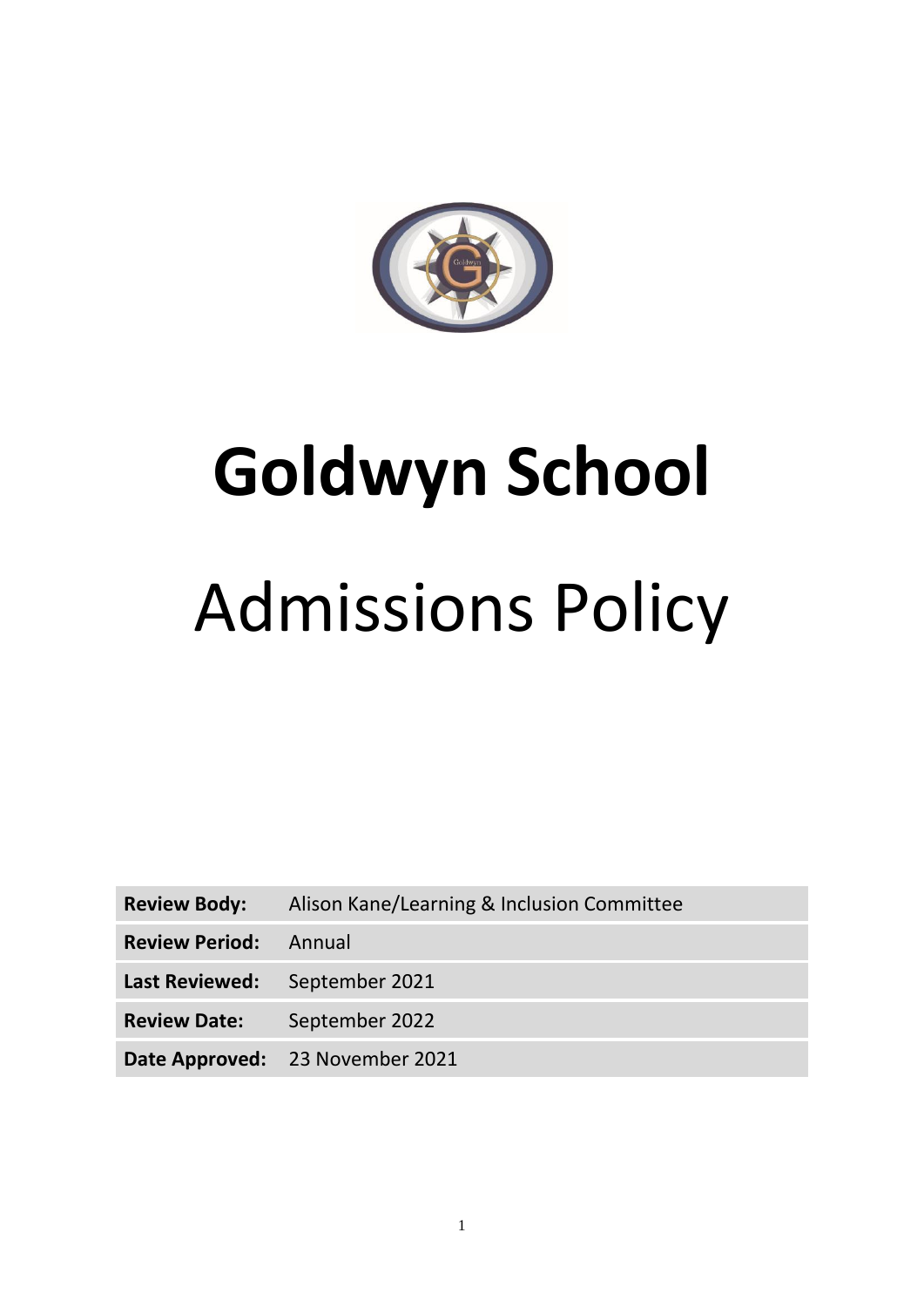# **Our Mission**

Goldwyn School endeavours to create a challenging and inspiring learning environment, where staff work together to encourage all students to reach their full potential.

We celebrate the success of our students and encourage their individual talents and skills. We aim to maximise their access to and engagement with social and educational settings and provide choices and opportunities which are appropriate to their present and future needs and aspirations.

Goldwyn School works towards providing learning opportunities where students experience:

- A sense of personal security
- Enjoyment of learning
- Respect and being valued
- Supportive relationships
- Sharing their lives with positive adult role models
- Clear, meaningful and flexible boundary setting
- Successful achievement boosting their self–esteem
- Opportunities to obtain academic and/or vocational qualifications
- Chance to flourish and exercise personal responsibility

Through developing personal resilience and providing students with the motivation to succeed, Goldwyn School encourages students to be the best that they can be!

#### **Description of the School**

**Goldwyn School is a co-educational secondary school for students with significant Social Emotional, and Mental Health Needs. Many students may, in addition, be diagnosed (or have undiagnosed traits of) Autism, ADHD, OCD, and Anxiety, sensory processing and social communication needs. Prior cognitive assessments place students with at least average to high cognitive functioning on entry, with attainment gaps no greater than 2 years below their chronological age. Students must be functionally literate in order to access the curriculum.**

**Students are capable of achieving GSCEs at Level 4 or above and are able to engage with, and access, a broad academic curriculum (8 GCSEs or equivalent) with a small number of tailored Vocational Courses on offer at Key Stage 4. Students are taught in class sizes of 8, with 1 teacher and 1 TA. All subjects are taught within specialist teaching areas with students moving from room to room.**

There are four separate centres which offer a variety of inclusive pathways:

- Goldwyn Ashford Secondary Special School
- 
- 
- 

• Goldwyn Folkestone Secondary Special School • Goldwyn Plus **Secondary Personalised Provision** • Goldwyn Sixth Form Post-16 Provision, for Years 12 and 13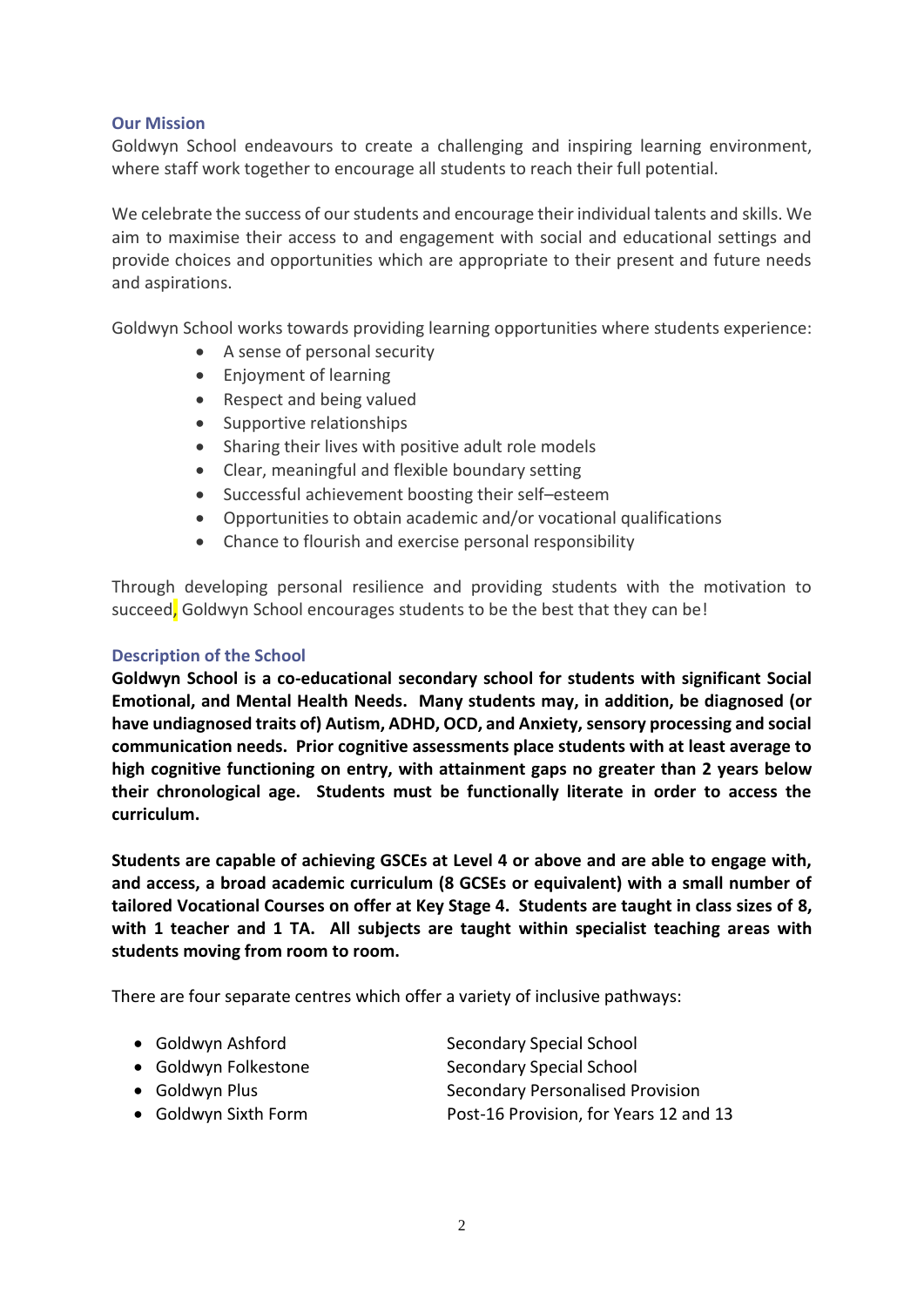# **Goldwyn Sixth Form**

The Sixth Form provides 3 pathways:

- A 1 year 'preparation for college' placement based within Goldwyn facilities, with the intention that students will transfer to a mainstream college to study level 2/3 qualification,
- A 2 year Level 2/3 qualification or vocational course based within Goldwyn facilities, for students for whom transfer to a mainstream setting may not yet be appropriate due to their extreme vulnerabilities or level of SEMH need, or
- And plans in the future to have, a 1 year 'supported pathway' for students who can access mainstream school or college provision with the SEMH specialist support that can be provided by Goldwyn staff.

# **School Admission Arrangements**

All students at Goldwyn, Goldwyn Plus and Goldwyn Sixth Form need to have an Education, Health and Care Plan (EHCP) in place, naming specialist provision. Students are aged between 11 and 17 on admission, with the Primary need identified being SEMH or Autism.

Goldwyn School and its sixth Form are designated co-educational provision for 195 students (150 at Key Stages 3/4 and 45 within the Sixth Form), through agreed Local Authority arrangements.

The 2015 SEND Code of Practice defines Social, Emotional and Mental Health as:

**[6.32 Children and young people may experience a wide range of social and emotional](https://www.gov.uk/government/uploads/system/uploads/attachment_data/file/398815/SEND_Code_of_Practice_January_2015.pdf)  [difficulties which manifest themselves in many ways.](https://www.gov.uk/government/uploads/system/uploads/attachment_data/file/398815/SEND_Code_of_Practice_January_2015.pdf)**

**These may include becoming withdrawn or isolated, as well as displaying challenging, disruptive or disturbing behaviour. These behaviours may reflect underlying mental health difficulties such as anxiety or depression, self-harming, substance misuse, eating disorders or physical symptoms that are medically unexplained. Other children and young people may have disorders such as attention deficit disorder, attention deficit hyperactive disorder or attachment disorder." (Department for Education & Department for Health, (2015)**

All arrangements for referrals are made via Kent County Council SEN Departments. Admission to Goldwyn is the responsibility of the Local Authority through consultation with the Principal and Heads of Centre. The Local Authority refers students whose EHCP identifies needs that meet the Centre's Admission Criteria.

Parents have expressed a preference for a maintained special school to be named in their child's EHCP. Schedule 27 of the Education Act 1996 required the Local Authority to comply with parental preference unless:

- The school is unsuitable to the child's age, ability, aptitude or special educational needs
- The placement would be incompatible with the efficient education of other children with whom the child would be educated
- The placement would be incompatible with the efficient use of resources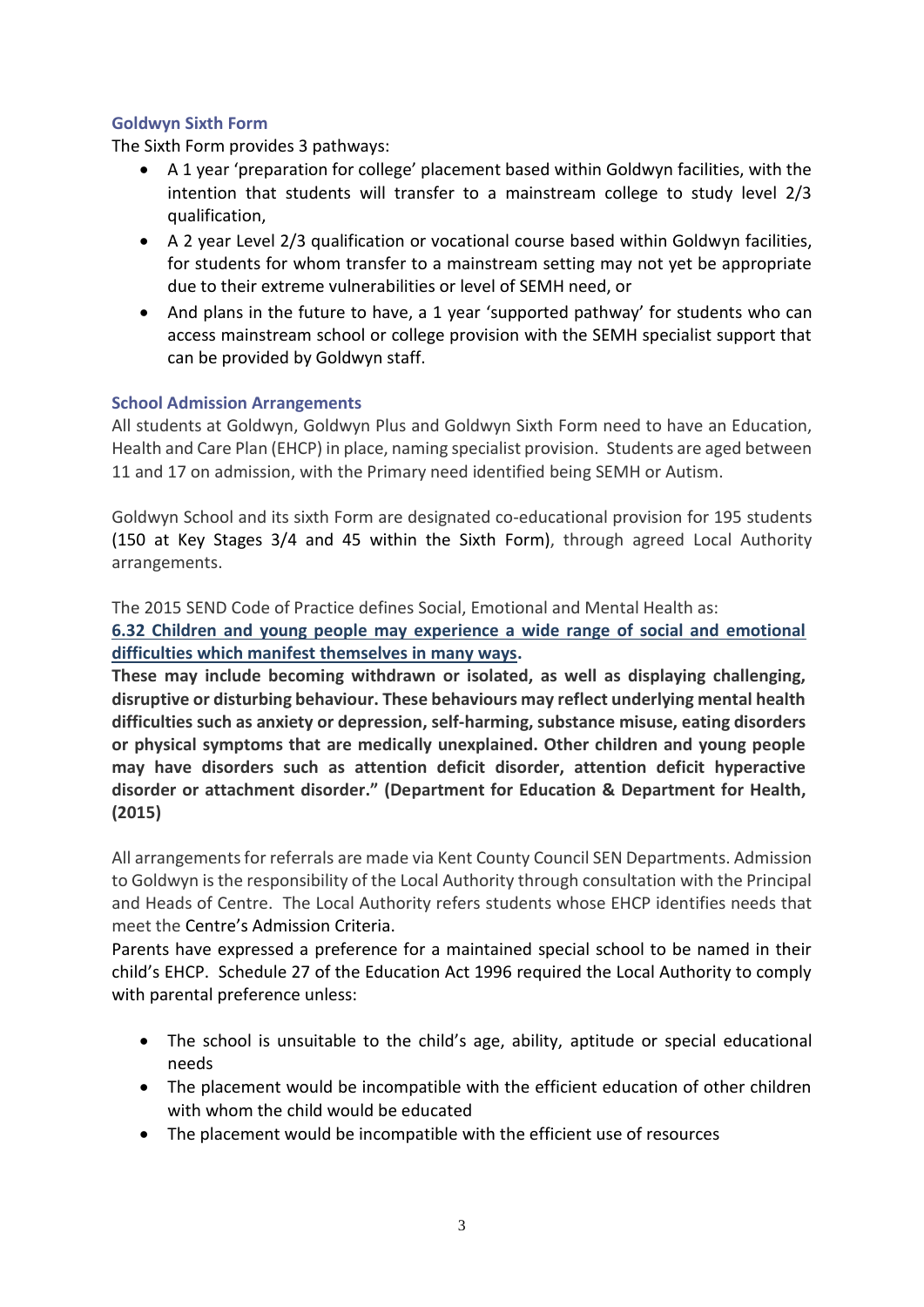# **Equality and Diversity**

Goldwyn School will not discriminate against a student or prospective student by treating them less favourably because of their sex, race, disability, religion or belief, sexual orientation or gender reassignment. Admissions to the school will comply with the legal requirements outlined in the Equality Act 2010.

# **What kinds of special educational need does Goldwyn provide for?**

Most of the students attending Goldwyn have medical diagnoses which may include Attention Deficit Hyperactivity Disorder, or Oppositional Defiant Disorder. In addition, many students have other types of need, including but not limited to:

- Autistic Spectrum Condition, including Asperger's Syndrome.
- Speech and Language Needs.
- Attachment Difficulties.
- Post-Traumatic Stress Disorder.

Most students will join Goldwyn Ashford or Goldwyn Folkestone at the beginning of Year 7. However, it is possible that students may join at other times in the school year, as long as their year group is not full and their needs would not stop the effective education of the other students in their year group.

Goldwyn Plus provision is primarily for Key Stage 4 students. However, in exceptional circumstances, students may join Goldwyn Plus at any point in the secondary phase of their education as long as there is a place available, their needs fall within the admissions criteria, and that all parties are in agreement that Goldwyn Plus provision can meet their needs.

Admission to Goldwyn Sixth Form is also via Local Authority SEND consultation. Most students will join Goldwyn Sixth Form at the beginning of Year 12. However, it is possible for students to join during Year 12 or at a later stage, as long as there is a place available and their needs meet the admissions criteria.

# **The Admissions Process**

- 1. The Local Authority Area **S**pecial **E**ducational **N**eeds Department will make formal referrals for placement to Goldwyn. A named SEN Caseworker will send sets of relevant paperwork (Consultation Documents) to the Principal, requesting a response within 2 weeks of consultation.
- 2. The Principal and Senior Leaders will consider very carefully whether Goldwyn or its provisions are likely to be able to meet the needs of the student, and also assess whether there is space available for them in their year group. SEN will be notified as soon as possible if it is felt that our setting is incompatible with the needs of the child/young person; in order that appropriate provision can be sought at the earliest opportunity.
- 3. If the decision is made that the school can potentially meet individual needs, a senior member of staff from Goldwyn may visit the student; alternatively arrangements will be put in place for parents/carers to visit the school. These meetings will enable the school to fully assess whether Goldwyn is an appropriate setting to accommodate the